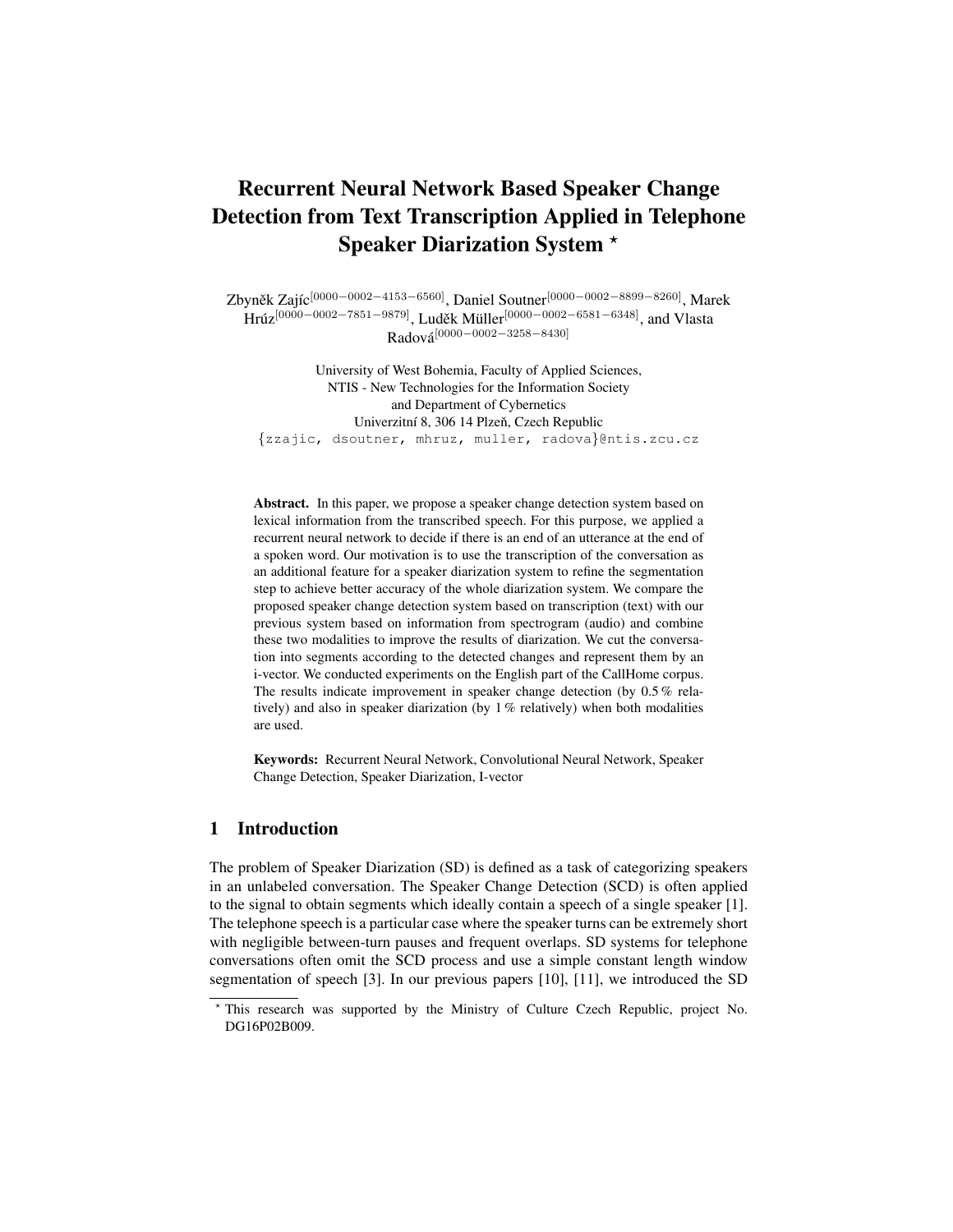2 Zajíc, Z., et al.

system with SCD based on Convolutional Neural Network (CNN) for segmentation of the acoustic signal. This SD system is based on i-vectors [12] that represent speech segments, as introduced in [13]. The i-vectors are clustered in order to determine which parts of the signal were produced by the same speaker and then the feature-wise resegmentation based on Gaussian Mixture Models is applied.

In all SD systems mentioned above, only the audio information is used to find the speaker change in the conversation. In this work we aimed to use the lexical information contained in the transcription of the conversation, which is a neglected modality in the SCD/SD task: The work [14] investigates whether the statistical information on the speaker sequence derived from their roles (using speaker roles n-gram language model) can be used in speaker diarization of meeting recordings. Using Automatic Speech Recognition (ASR) system transcription for diarization of a telephone conversation was used in [15] where only speech and non-speech regions were classified.

We can see the lexical information as an additive modality compared to the acoustic data. Also, both the SCD based on the linguistic and acoustic information can be combined to improve the accuracy of the SD system. A similar approach was recently published in [31].

# 2 Segmentation

#### 2.1 Oracle Segmentation

We implemented oracle segmentation as in [16] for the purpose of comparison: the conversations are split according to the reference transcripts, each individual speaker turn from the transcript becomes a single segment.

#### 2.2 CNN based SCD on spectrogram

In our previous work [17], we introduced the CNN for SCD task. We trained the CNN as a regressor on spectrograms of the acoustic signal with a reference information L about the existing speaker changes, where  $L$  can be seen as a fuzzy labeling [10] with a triangular shape around the labeled speaker change time points produced by humans. The main idea behind it is to model the uncertainty of the annotation. The speaker changes are identified as peaks in the network's output signal  $P$  using non-maximum suppression with a suitable window size. The detected peaks are then thresholded to remove insignificant local maxima. We consider the signal between two detected speaker changes as one segment. The minimum duration of one segment is limited to one second, shorter parts are not used for clustering, and the decision about the speaker in them is waiting for the resegmentation step. This condition is made to avoid clustering segments containing an insignificant amount of data from the speaker to be modeled as an i-vector. It is also possible to use this system for SCD (with small modification) in the online SD system [18].

#### 2.3 RNN based SCD on lexical information

From the global point of view, a change of a speaker mainly occurs when the speaker ended a word as opposed to in the middle of pronunciation. The probability of change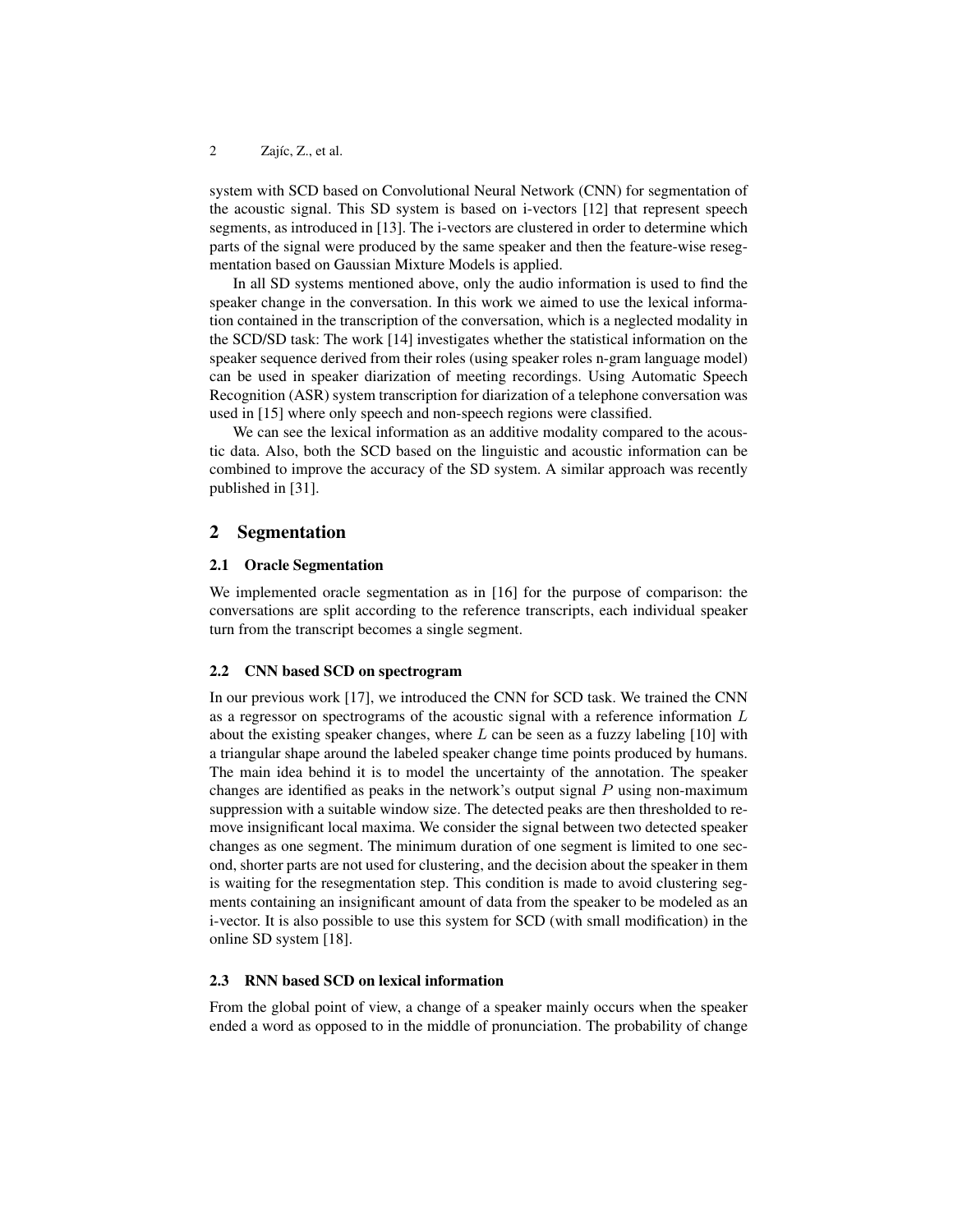

Fig. 1. The input speech as spectrogram is processed by the CNN into the output probability of change  $P$  (the dashed line). The reference speaker change  $L$  for the CNN training is depicted also (the solid line).



Fig. 2. The output of the RNN based SCD on lexical information. The probability  $P$  of the speaker/utterance change in time.

is even higher when he/she finished a sentence. This is the reason, why we decided to acquire extra information about the speaker change from text transcriptions using detection of utterance endings. This process might produce over-segmentation of the conversation. Although this means the coverage measure of the results will be lower, the purity of the segments will be high. Nevertheless, the over-segmentation of the conversation is not such a crucial problem, because our goal is to make the whole diarization process more accurate (not just SCD). If the segments are long enough to represent the speaker by an i-vector, the segmentation step of the SD system will assign the proper speakers to the segments. That's why we deduce that to find the end of an utterance is a reasonable requirement for segmentation.

We conducted two experiments. First with the reference transcriptions that were force-aligned with an acoustic model and the second with the recognized text from the ASR system. We followed this procedure: Obtain aligned text with time stamps (force aligned or from the ASR) from the recordings. Train a language model as Recurrent Neural Network [19] with Long Short-Term Memory (LSTM) layers [20]. Label every word from text with lexical probability, that the next word is the end of an utterance. The output from the RNN is the probability of speaker change in time (see Figure 2).

#### 2.4 Combination of both SCD approaches

Both the approaches to the SCD problem can be combined to refine the information about the speaker change for segmentation step of SD system. Both systems output the probability of a speaker change in time. The combined system can decide about the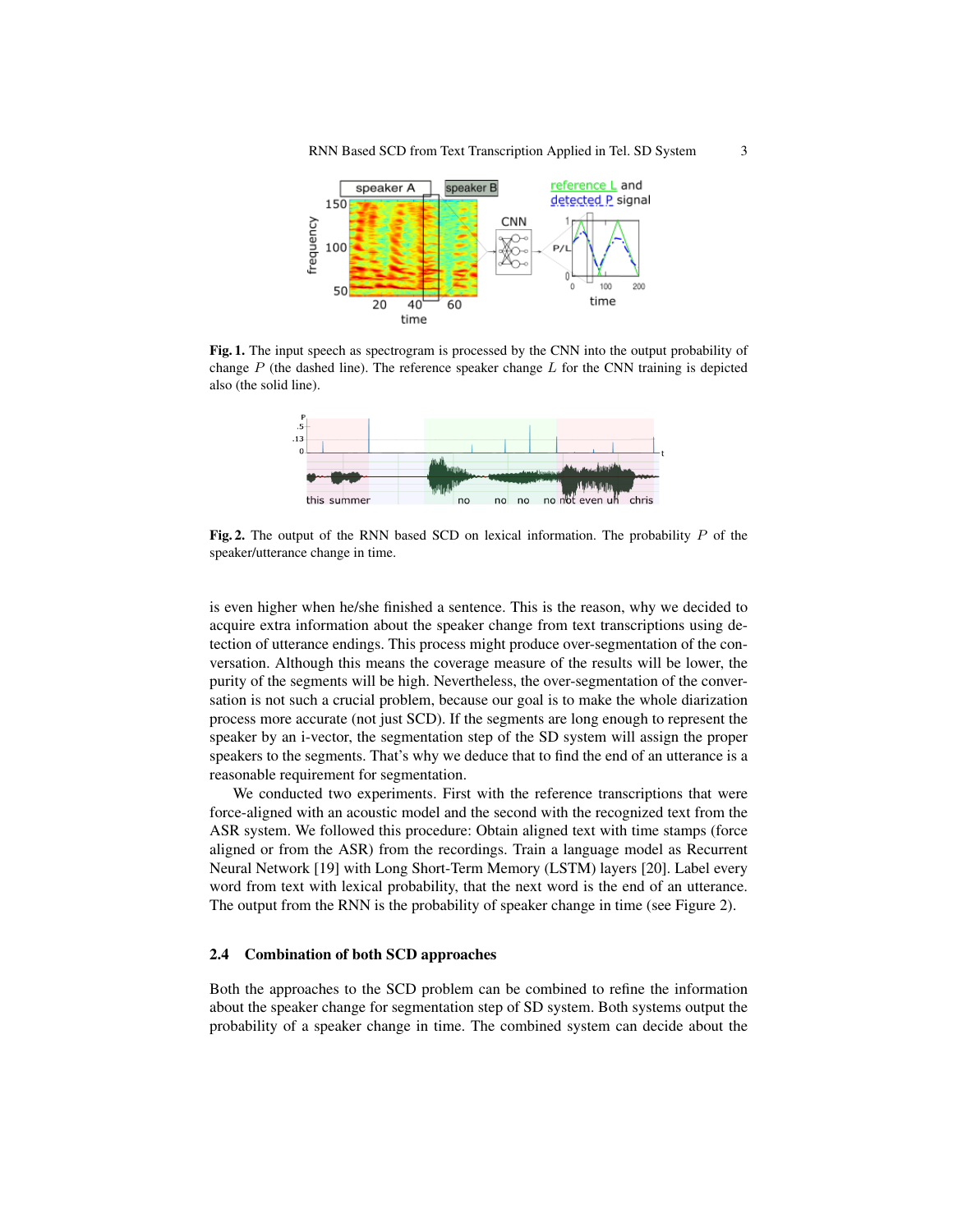speaker change considering two sources; CNN on a spectrogram (audio) and RNN on a transcription (text). The output of the combined system is also a probability of speaker change (a number between zero and one). We used a weighted sum of both speaker change probabilities  $P_{comb} = w * P_{spectr} + (1 - w) * P_{transc}$  and normalized the results into an interval  $(0; 1)$ . The value of the parameter w was found experimentally to be 0.5.

# 3 Segment description

To describe a segment of conversation we first construct a supervector of accumulated statistics [21] and then the i-vectors are extracted using Factor Analysis [22]. In our work [11], we introduced an approach to the statics refinement using the probability of speaker change as a weighting factor into the accumulation of statistics. We also use this approach in this paper.

# 4 Experiments

We designed the experiment to investigate our proposed approach to SCD from RNN on transcription compared with CNN on spectrogram and with the combined system.

#### 4.1 Corpus

The experiment was carried out on telephone conversations from the English part of CallHome corpus [23]. We mixed the original two channels into one and we selected only two speaker conversations so that the clustering can be limited to two clusters. This subset contains 109 conversations in total each has about 10 min duration in a single telephone channel sampled at 8 kHz. For training of the CNN, we used only 35 conversations, the rest we used for testing the SD system.

### 4.2 System

The SD system presented in our paper [11] uses the feature extraction based on Linear Frequency Cepstral Coefficients, Hamming window of length 25 ms with 10 ms shift of the window. We employ 25 triangular filter banks which are spread linearly across the frequency spectrum, and we extract 20 LFCCs. We add delta coefficients leading to a 40-dimensional feature vector ( $D_f = 40$ ). Instead of the voice activity detector, we worked with the reference annotation about the missed speech.

We employed CNN described in [10] for segmentation based on the audio information. The input of the net is a spectrogram of speech of length 1.4 seconds, and the shift is 0.1 seconds. The CNN consists of three convolutional layers with ReLU activation functions and two fully connected layers with one output neuron. Note that for the purposes of this paper we reimplemented the network in Tensorflow <sup>1</sup>, thus the results slightly differ from our previous work.

<sup>1</sup> Available on https://www.tensorflow.org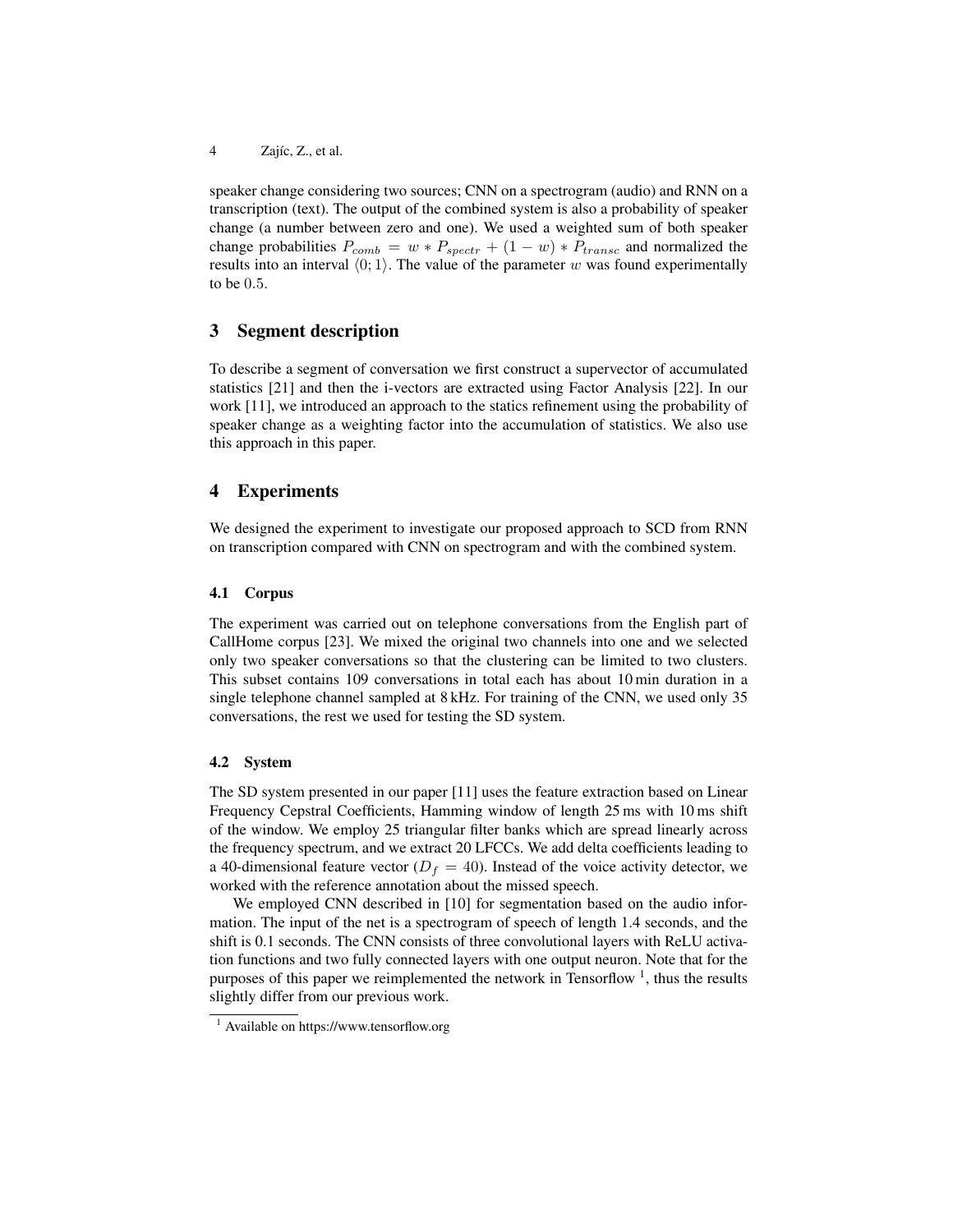As our language model for computing lexical scores, we have chosen neural network model with two LSTM [20] layers with the size of hidden layer 640. We trained our model from Switchboard corpus [24], which is very near to our testing data. We split our data into two folds: train with 25433 utterances and development data with 10000 utterances. The vocabulary has the size of 29600 words (only from the training part of the corpus) plus the  $\langle unk \rangle$  token for the unknown words. We used SGD as the optimizer. We employed dropout for regularization, and the batch size was 30 words. We evaluated our model on text data, and we achieved 72 in perplexity on development data and 70 on test data.

The ASR system setup, for automatic transcription of the data, was the same as the standard Kaldi [25] recipe s5c for Switchboard corpus; we used the "chain" model. We trained the acoustic model as Time Delayed Neural Network with seven hidden layers, each with an output of 625, the number of targets (states) was 6031. We set the inputs as MFCC features with a dimension of 40 and the i-vectors for adaptation purposes. We recognized all the recordings as one file, the Word Error Rate on tested data was 26.8 %.

For the purpose of training the i-vector, we model the Universal Background Model as a Gaussian Mixture Model with 1024 components. We have set the dimension of the i-vector to 400. For clustering, we have used K-means algorithm with cosine distance to obtain the speaker clusters.

#### 4.3 Results

The results as Purity [26] vs. Coverage [27] curve for SCD can be seen in in Figure 3 for all approaches to the segmentation, where dual evaluation metrics Purity and Coverage are used according to the work [28] to better evaluate the SCD process. The slightly modified Equal Error Rate (EER), where the Coverage and Purity have the same value, for each SCD method with the particular threshold  $T_{EER}$  can be seen in the first two columns of Table 1. The goal of the general SCD system is to get the best Purity and Coverage, but for our SD system, we want to get the best "Purity" of all segments with enough segments longer than 1 second. The 1-second threshold we set empirically as enough speech for training the i-vector to represent the speaker accurately in the segment for diarization of two-party conversation. For CallHome data with relatively long conversations (5-10 minutes), it is better for the SD system to leave some short segments out of clustering and wait for the re-segmentation step to decide about the speaker in these segments.

We use the Diarization Error Rate (DER) for the evaluation of our SD system to be comparable to other methods tested on CallHome (e.g., [29, 3]). DER has been described and used by NIST in the RT evaluations [30]. We use the standard 250 ms tolerance around the reference boundaries. DER is a combination of several types of errors (missed speech, mislabeled non-speech, incorrect speaker cluster). We assume the information about the silence in all testing recordings is available and correct. That means that our results represent only the error of incorrect speaker clusters. Contrary to a common practice in telephone speech diarization, we do not ignore overlapping segments during the evaluation. The last two columns of Table 1 shows the SD system using the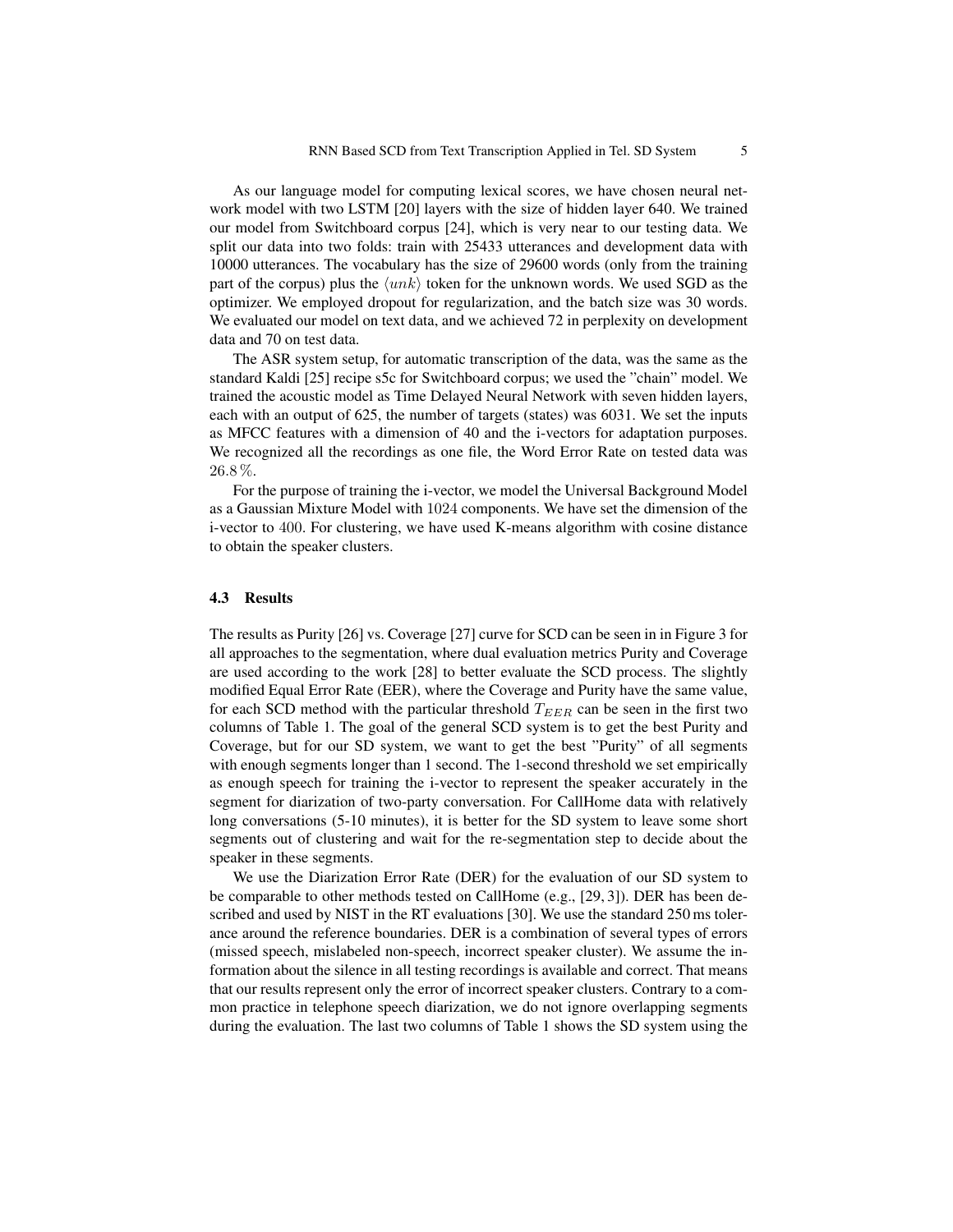6 Zajíc, Z., et al.



Fig. 3. Purity vs Coverage curve for SCD system with CNN on spectrogram, RNN on transcripts and Combined system.

SCD based on spectrogram, transcription, and combination of both and the experimentally chosen threshold  $T$  (to remove insignificant local maxima in SCD system outputs) for each method.

**Table 1.** EER [%] for each the SCD system with particular threshold  $T_{EER}$  and DER [%] of the whole SD systems with the segmentation based on SCD. The SCD using spectrogram, reference transcription and transcription from ASR. Also, the results from combination using spectrogram with reference transcription and spectrogram with ASR transcription are reported. The experimentally chosen threshold  $T$  for segmentation is in the last column.

| segmantation              |      | $EER T_{EER} DER $ |               |  |
|---------------------------|------|--------------------|---------------|--|
| SCD-oracle                | 0.00 |                    | 6.76          |  |
| SCD-spectr                | 0.21 | 0.75               | 6.93   0.70   |  |
| SCD-transc(ref)           | 0.30 | 0.17               | 8.07 0.17     |  |
| SCD-transc(ASR)           | 0.32 | 0.08               | $8.62$ 0.12   |  |
| spectr+transc(ref)        | 0.20 | 0.50               | 6.86 $ 0.45 $ |  |
| $spectr+transc(ASR)$ 0.21 |      | 0.49               | 7.06   0.45   |  |

## 4.4 Discussion

The proposed SCD approach using lexical information from transcription performed worse than the SCD on the spectrogram. We think the main reason for this is due to the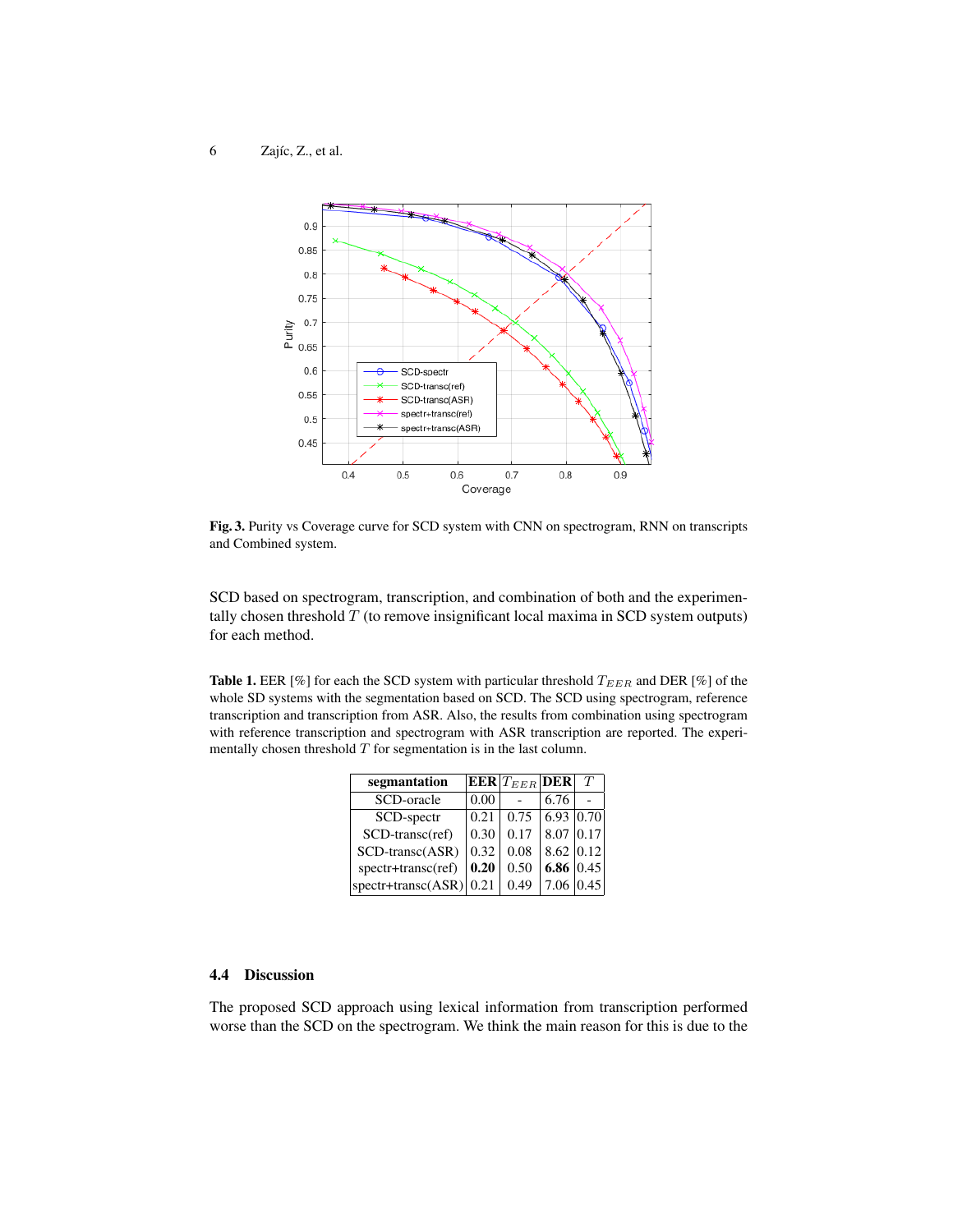quality of the conversation: the sentences in the telephone recordings are not always finished due to the frequent crosstalks, so the SCD based on transcription has incomplete information about the speaker change. Nevertheless, this information brings an additive knowledge about the speaker change. The combined SCD system ("spectr+transc") improved the results of the SD system. When using the transcription from ASR we obtain slightly worse results due to the accuracy of the ASR system. More sophisticated classifier using both SCD from spectrogram and transcription can be trained. However, there is a problem with the training criterion because our goal is to get better results on the SD system, not only to find the precise boundaries of the speaker changes. Also, the mistakes in the reference annotations of CallHome corpus are limiting the performance (see the result of oracle segmentation). Authors of a similar approach [31] tried to find SCD using also both acoustics and lexical information combined together and propagated thru only one LSTM neural network. Unfortunately, the evaluation of their approach was made on different data.

## 5 Conclusions

In this paper, we proposed a new method for SCD using the lexical information from the transcribed conversation. For this purpose, we have trained RNN with LSTM layers to evaluate the transcription of the conversation and find the speaker changes in it. This approach brings new information about the speaker change and can be used in combination with SCD method based on the audio information to improve the diarization. Our future work is to train a complex classifier to improve the speaker change detection using both modalities (text and audio).

## References

- 1. M. Rouvier, G. Dupuy, P. Gay, E. Khoury, T. Merlin, and S. Meignier, "An Open-source State-of-the-art Toolbox for Broadcast News Diarization," in *Interspeech*, Lyon, 2013, pp. 1477–1481.
- 2. S. H. Shum, N. Dehak, R. Dehak, and J. R. Glass, "Unsupervised Methods for Speaker Diarization: An Integrated and Iterative Approach," *Audio, Speech, and Language Processing*, vol. 21, no. 10, pp. 2015–2028, 2013.
- 3. G. Sell and D. Garcia-Romero, "Speaker Diarization with PLDA I-vector Scoring and Unsupervised Calibration," in *IEEE Spoken Language Technology Workshop*, South Lake Tahoe, 2014, pp. 413–417.
- 4. A. G. Adami, S. S. Kajarekar, and H. Hermansky, "A New Speaker Change Detection Method for Two-Speaker Segmentation," in *ICASSP*, vol. 4. Orlando: IEEE, 2002, pp. 3908–3911.
- 5. J. Ajmera, I. McCowan, and H. Bourlard, "Robust Speaker Change Detection," *Signal Processing Letters, IEEE*, vol. 11, pp. 649–651, 2004.
- 6. B. Fergani, M. Davy, and A. Houacine, "Speaker Diarization Using One-Class Support Vector Machines," *Speech Communication*, vol. 50, no. 5, pp. 355–365, 2008.
- 7. V. Gupta, "Speaker Change Point Detection Using Deep Neural Nets," in *ICASSP*. Brisbane: IEEE, 2015, pp. 4420–4424.
- 8. R. Wang, M. Gu, L. Li, M. Xu, and T. F. Zheng, "Speaker Segmentation Using Deep Speaker Vectors for Fast Speaker Change Scenarios," in *ICASSP*. New Orleans, 2017, pp. 5420–5424.